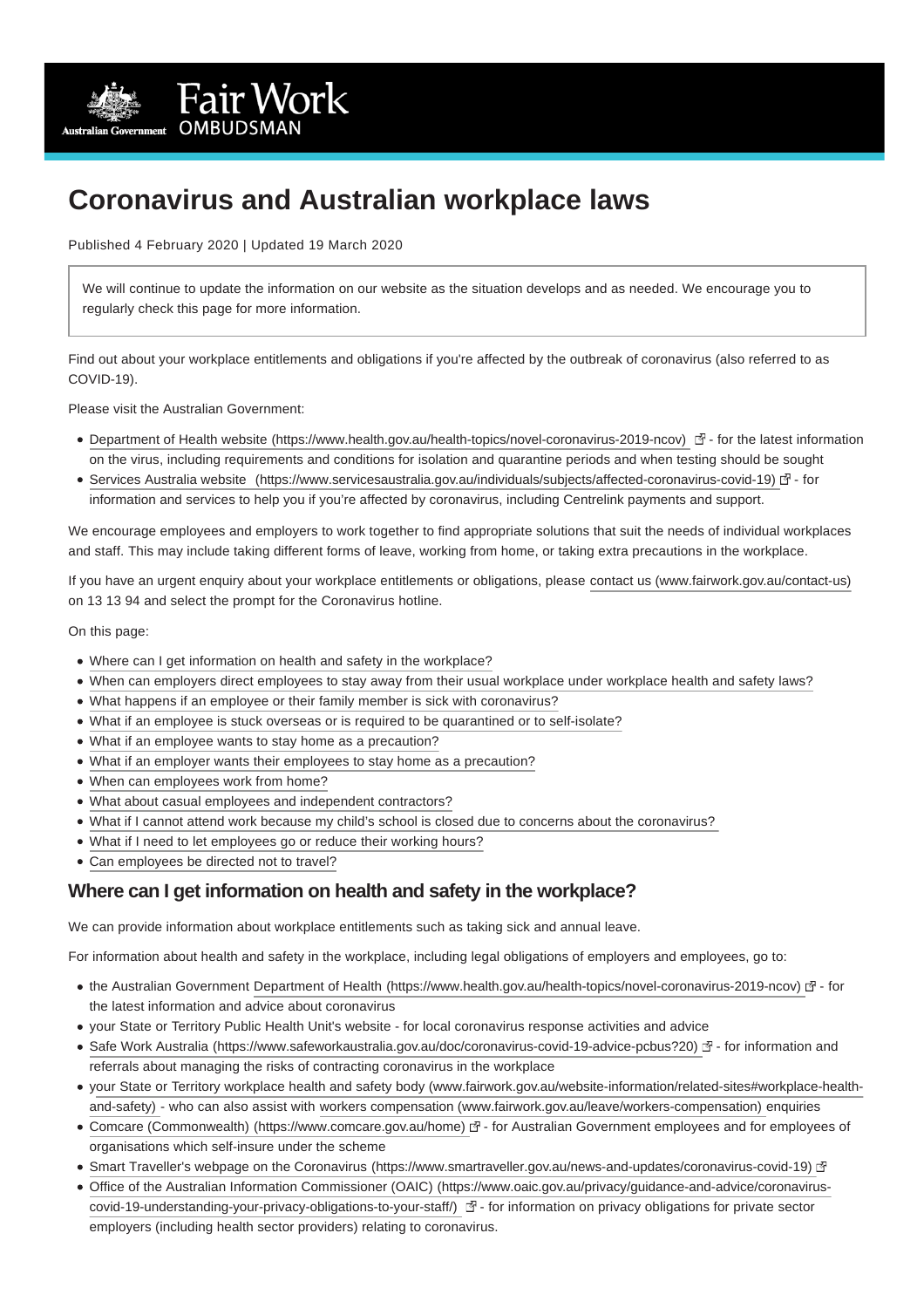# **When can employers direct employees to stay away from their usual workplace under workplace health and safety laws?**

Safe Work Australia (https://www.safeworkaustralia.gov.au/media-centre/news/businesses-must-have-measures-place-protect-workers-risk-coronavirus) & has information about when an employer can direct employees to stay away from their usual workplace under the model workplace health and safety laws.

More information:

- [State or Territory workplace health and safety bodies \(www.fairwork.gov.au/website-information/related-sites#workplace-health](https://www.fairwork.gov.au/website-information/related-sites#workplace-health-and-safety)and-safety) - for information on State and Territory workplace health and safety
- the Australian Government [Department of Health \(https://www.health.gov.au/health-topics/novel-coronavirus-2019-ncov\)](https://www.health.gov.au/health-topics/novel-coronavirus-2019-ncov) ?

[Back to top](https://www.fairwork.gov.au/about-us/news-and-media-releases/website-news/coronavirus-and-australian-workplace-laws?PrintToPDF=True&dummy=20203205349#)

## **What happens if an employee or their family member is sick with coronavirus?**

Employees who are sick with the coronavirus cannot attend the workplace for a period due to the workplace health and safety legal obligations that both employers and employees have.

Employers can direct employees who are sick with the coronavirus not to come to work. Employers can do this if they're acting reasonably and based on factual information about health and safety risks, which includes relying on the Australian Government's health and quarantine guidelines.

Full-time and part-time employees who cannot come to work because they are sick with coronavirus can take paid sick leave. If an employee needs to look after a family member or a member of their household who is sick with coronavirus, or suffering an unexpected emergency, they are entitled to take paid carer's leave. An employer cannot require an employee to take sick or carer's leave. However, in these circumstances, the employee is not entitled to be paid unless they use their paid leave entitlements.

Under the Fair Work Act, casual employees are entitled to 2 days of unpaid carer's leave per occasion. Full-time and part-time employees can take unpaid carer's leave if they have no paid sick or carer's leave left. Employers should consider their obligations under any applicable enterprise agreement, award, employees' employment contracts or workplace policies, which may be more generous.

An employee must give their employer reasonable evidence of the illness or unexpected emergency if their employer asks for it. This will also apply to situations relating to coronavirus.

Under the Fair Work Act, an employee is protected from being dismissed because of their temporary absence due to illness or injury.

More information:

- [Paid sick and carer's leave \(www.fairwork.gov.au/leave/sick-and-carers-leave/paid-sick-and-carers-leave\)](https://www.fairwork.gov.au/leave/sick-and-carers-leave/paid-sick-and-carers-leave)
- [Long periods of sick leave \(www.fairwork.gov.au/leave/sick-and-carers-leave/long-periods-of-sick-leave\)](https://www.fairwork.gov.au/leave/sick-and-carers-leave/long-periods-of-sick-leave)
- [Unpaid carer's leave \(www.fairwork.gov.au/leave/sick-and-carers-leave/unpaid-carers-leave\)](https://www.fairwork.gov.au/leave/sick-and-carers-leave/unpaid-carers-leave)
- [Notice and medical certificates \(www.fairwork.gov.au/leave/sick-and-carers-leave/paid-sick-and-carers-leave/notice-and-medical](https://www.fairwork.gov.au/leave/sick-and-carers-leave/paid-sick-and-carers-leave/notice-and-medical-certificates)certificates) .

[Back to top](https://www.fairwork.gov.au/about-us/news-and-media-releases/website-news/coronavirus-and-australian-workplace-laws?PrintToPDF=True&dummy=20203205349#)

## **What if an employee is stuck overseas or is required to be quarantined or to self-isolate?**

Employees should contact their employer immediately if they are unable to attend work because they cannot return from overseas, are required to enter quarantine or to self-isolate because of the coronavirus.

The Fair Work Act does not have specific rules for these kinds of situations so employees and employers need to come to their own arrangement. This may include:

- working from home or another location (if this is a practical option), noting they should review any applicable enterprise agreement, award, employment contracts or workplace policies
- taking sick leave if the employee is sick
- taking annual leave
- taking any other leave available to them (such as long service leave or any other leave available under an award, enterprise agreement or employment contract)
- arranging any other paid or unpaid leave by agreement between the employee and the employer.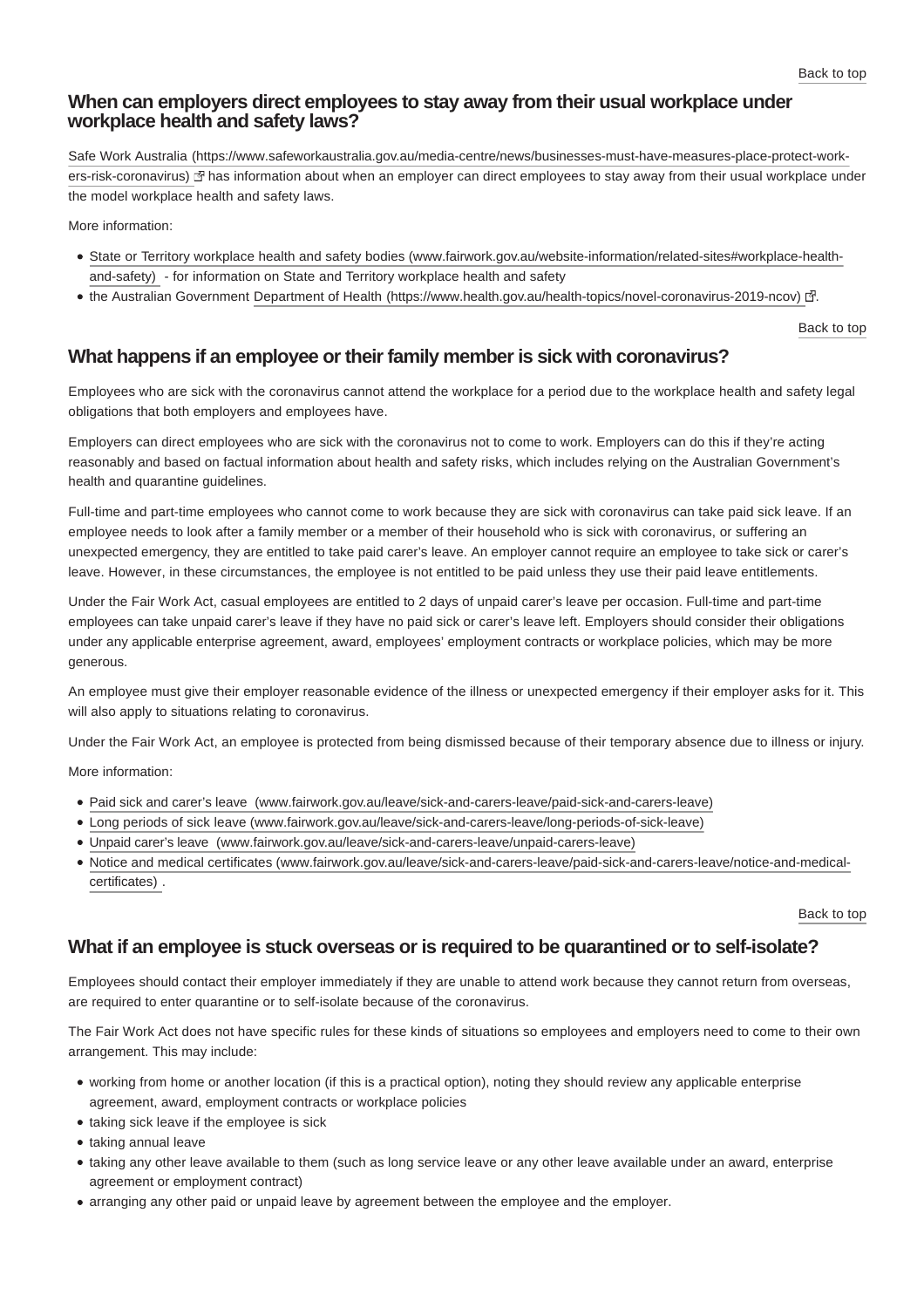Example: Employee required to self-isolate - unable to work from home

Franklin has just returned to Australia from overseas and has to self-isolate for 14 days, due to the Australian Government's self-isolation rules for overseas arrivals. He contacts his employer immediately to let them know he can't come into work as a result of a government order.

After discussing the requirements of the role with his employer, they agree that working from home isn't possible for the type of work that Franklin does. As Franklin has 3 weeks of annual leave accumulated, they both agree that Franklin will take annual leave for 2 weeks to cover the self-isolation period.

Example: Employee required to self-isolate - able to work from home

Amelia is required to self-isolate for 14 days after being in close contact with a confirmed case of coronavirus. She contacts her employer immediately to let them know she can't come into work.

After discussing the requirements of the role with her employer, they agree that Amelia can work from home during the self-isolation period as long as she feels well.

After 1 week of self-isolation, Amelia starts to feel unwell. She calls her employer to let them know the change in her health. Amelia stops working from home and takes sick leave.

Where an employer directs a full-time or part-time employee to stay home in line with advice, for example in line with the Australian Government's health and quarantine advice, and the employee is not sick with coronavirus, the employee should ordinarily be paid while the direction applies.

However, if an employee cannot work because they are subject to a government order requiring them to self-quarantine, the employee is not ordinarily entitled to be paid (unless they use leave entitlements). In this case, their inability to work is because of a government order, not because of their employer.

If an employee cannot work due to travel restrictions (for example, they are stuck overseas), they are not entitled to be paid (unless they use paid leave entitlements).

Employers should consider whether their obligations are impacted by any applicable enterprise agreement, award, employees' employment contracts or workplace policies, which may be more generous.

More information:

- [Paid sick and carer's leave \(www.fairwork.gov.au/leave/sick-and-carers-leave/paid-sick-and-carers-leave/payment-for-sick-and-car](https://www.fairwork.gov.au/leave/sick-and-carers-leave/paid-sick-and-carers-leave/payment-for-sick-and-carers-leave)ers-leave)
- [Unpaid carer's leave \(www.fairwork.gov.au/leave/sick-and-carers-leave/unpaid-carers-leave\)](https://www.fairwork.gov.au/leave/sick-and-carers-leave/unpaid-carers-leave)
- [Annual leave \(www.fairwork.gov.au/leave/annual-leave\)](https://www.fairwork.gov.au/leave/annual-leave)
- [Long service leave \(www.fairwork.gov.au/leave/long-service-leave\)](https://www.fairwork.gov.au/leave/long-service-leave)
- the Australian Government [Department of Health website \(https://www.health.gov.au/health-topics/novel-coronavirus-2019-ncov\)](https://www.health.gov.au/health-topics/novel-coronavirus-2019-ncov)   $\mathbb{F}$  - for the latest information on the virus, including requirements and conditions for isolation and quarantine periods and when testing should be sought
- [Services Australia website \(https://www.servicesaustralia.gov.au/individuals/subjects/affected-coronavirus-covid-19\)](https://www.servicesaustralia.gov.au/individuals/subjects/affected-coronavirus-covid-19) & for information and services to help you if you're affected by coronavirus, including Centrelink payments and support.

[Back to top](https://www.fairwork.gov.au/about-us/news-and-media-releases/website-news/coronavirus-and-australian-workplace-laws?PrintToPDF=True&dummy=20203205349#)

# **What if an employee wants to stay home as a precaution?**

Employees who want to stay at home as a precaution (but who are not directed to by their employer or as a result of a government order) need to come to an arrangement with their employer that best suits their workplace, such as making a request to work from home (if this is a practical option) or to take some form of paid or unpaid leave, such as annual leave or long service leave. Normal leave application processes in the workplace apply. If the employee does not enter into an arrangement with their employer or use paid leave, they are not entitled to payment in these circumstances. You can find information on self-quarantine requirements on the Australian G[overnment Department of Health's website \(https://www.health.gov.au/resources/publications/coronavirus-covid-19-isola](https://www.health.gov.au/resources/publications/coronavirus-covid-19-isolation-guidance)tion-guidance)  $\mathbb{F}$ .

Employees are encouraged to discuss their level of risk of contracting coronavirus with their doctor, workplace health and safety representative or the appropriate Commonwealth, State or Territory workplace health and safety body.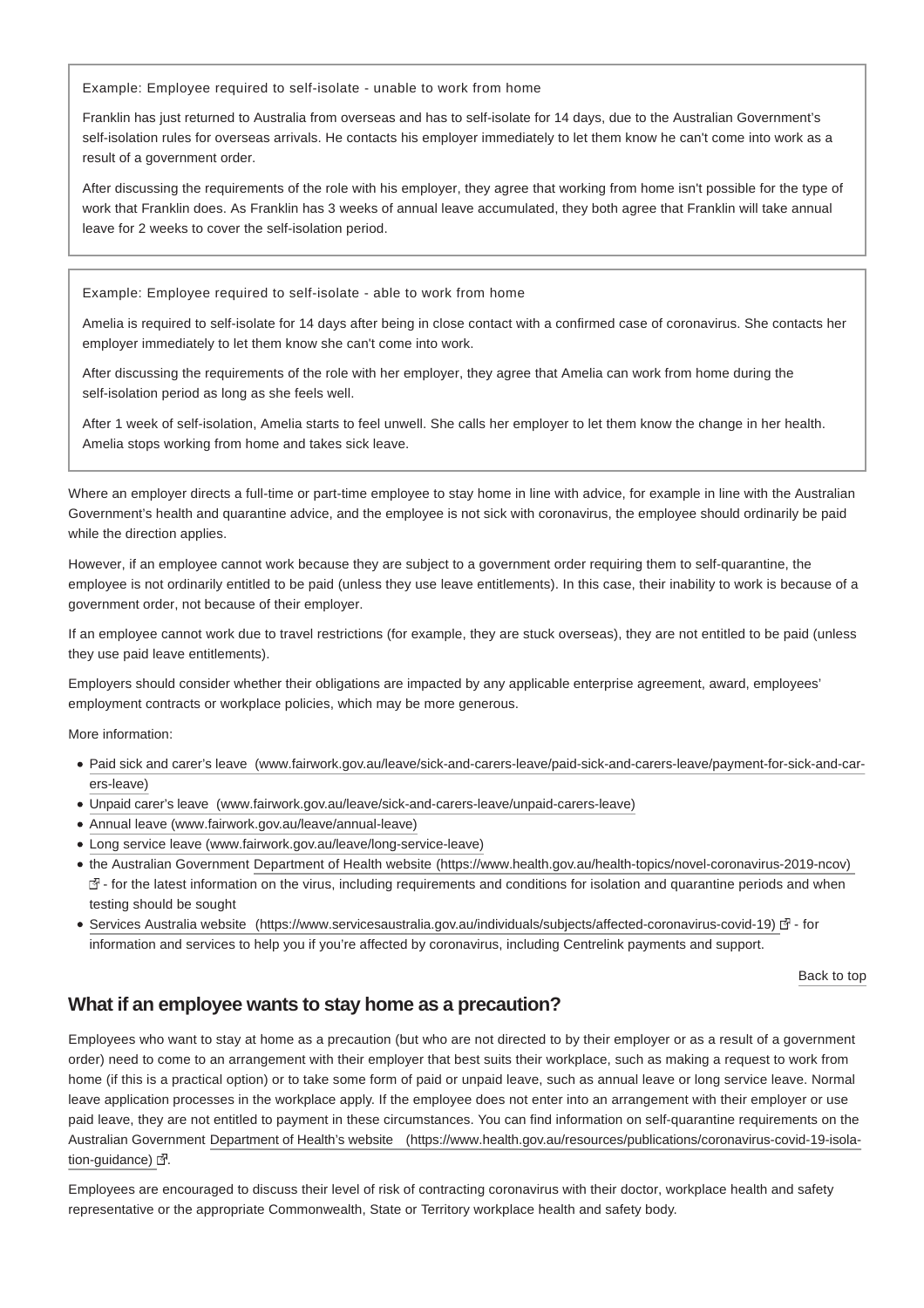Employees who do not work because they have a reasonable concern about an imminent risk to their health or safety are not taking industrial action. This is provided they are not failing to comply with a direction to perform other appropriate and safe work.

More information:

- [Taking annual leave \(www.fairwork.gov.au/leave/annual-leave/taking-annual-leave\)](https://www.fairwork.gov.au/leave/annual-leave/taking-annual-leave)
- [Long service leave \(www.fairwork.gov.au/leave/long-service-leave/default\) .](https://www.fairwork.gov.au/leave/long-service-leave/default)

Example: Employee chooses to self-isolate due to health concerns

Jeff wants to self-isolate as a precaution because he has a weakened immune system. He contacts his employer to discuss his concerns and asks to work from home for the next few weeks.

Jeff's employer is already aware of his condition. They check their working from home policy and conduct a risk assessment to make sure Jeff's home office will be safe for him to use. They then let Jeff know that they're happy to let him work from home for the next 2 weeks.

Jeff and his employer agree that after 2 weeks, they'll review the arrangement to make sure it's working and to discuss whether it's still necessary.

[Back to top](https://www.fairwork.gov.au/about-us/news-and-media-releases/website-news/coronavirus-and-australian-workplace-laws?PrintToPDF=True&dummy=20203205349#)

#### **What if an employer wants their employees to stay home as a precaution?**

Under workplace health and safety laws, employers must ensure the health and safety of their workers and others at the workplace as far as is reasonably practicable. Workers also have responsibilities under those laws.

If an employee is at risk of infection from coronavirus (for example, because they've recently travelled from overseas, or have been in close contact with someone who has the virus), employers should request that they work from home (if this is a practical option see below) or not work during the risk period.

Where an employer directs a full-time or part-time employee not to work due to workplace health and safety risks but the employee is ready, willing and able to work, the employee is generally entitled to be paid while the direction applies. However, if an employee cannot work because they are subject to a government order requiring them to self-quarantine, the employee is not ordinarily entitled to be paid (unless they use leave entitlements).

Employers should consider whether their obligations are impacted by any applicable enterprise agreement, award, employees' employment contracts or workplace policies, which may be more generous.

Under the Fair Work Act, an employee can only be stood down without pay if they cannot be usefully employed because of equipment break down, industrial action or a stoppage of work for which the employer cannot be held responsible. The most common scenarios are severe and inclement weather or natural disasters.

Standing down employees without pay is not generally available due to a deterioration of business conditions or because an employee has the coronavirus. Enterprise agreements and employment contracts can have different or extra rules about when an employer can stand down an employee without pay. Employers are not required to make payments to employees for the period of a stand down, but may choose to pay their employees.

Employers need to balance their legal obligations, including those relating to anti-discrimination.

More information:

- [Casual employees \(www.fairwork.gov.au/employee-entitlements/types-of-employees/casual-part-time-and-full-time/casual-employ](https://www.fairwork.gov.au/employee-entitlements/types-of-employees/casual-part-time-and-full-time/casual-employees)ees)
- [Directing an employee to take annual leave \(www.fairwork.gov.au/leave/annual-leave/directing-an-employee-to-take-annual-leave\)](https://www.fairwork.gov.au/leave/annual-leave/directing-an-employee-to-take-annual-leave)
- [Protection from discrimination at work \(www.fairwork.gov.au/employee-entitlements/protections-at-work/protection-from-discrimina](https://www.fairwork.gov.au/employee-entitlements/protections-at-work/protection-from-discrimination-at-work)tion-at-work)
- the Australian Government [Department of Health website \(https://www.health.gov.au/health-topics/novel-coronavirus-2019-ncov\)](https://www.health.gov.au/health-topics/novel-coronavirus-2019-ncov)   $\mathbb{F}$  - for the latest information on the virus, including requirements and conditions for isolation and quarantine periods and when testing should be sought
- [Services Australia website \(https://www.servicesaustralia.gov.au/individuals/subjects/affected-coronavirus-covid-19\)](https://www.servicesaustralia.gov.au/individuals/subjects/affected-coronavirus-covid-19) & for information and services to help you if you're affected by coronavirus, including Centrelink payments and support.

#### **When can employees work from home?**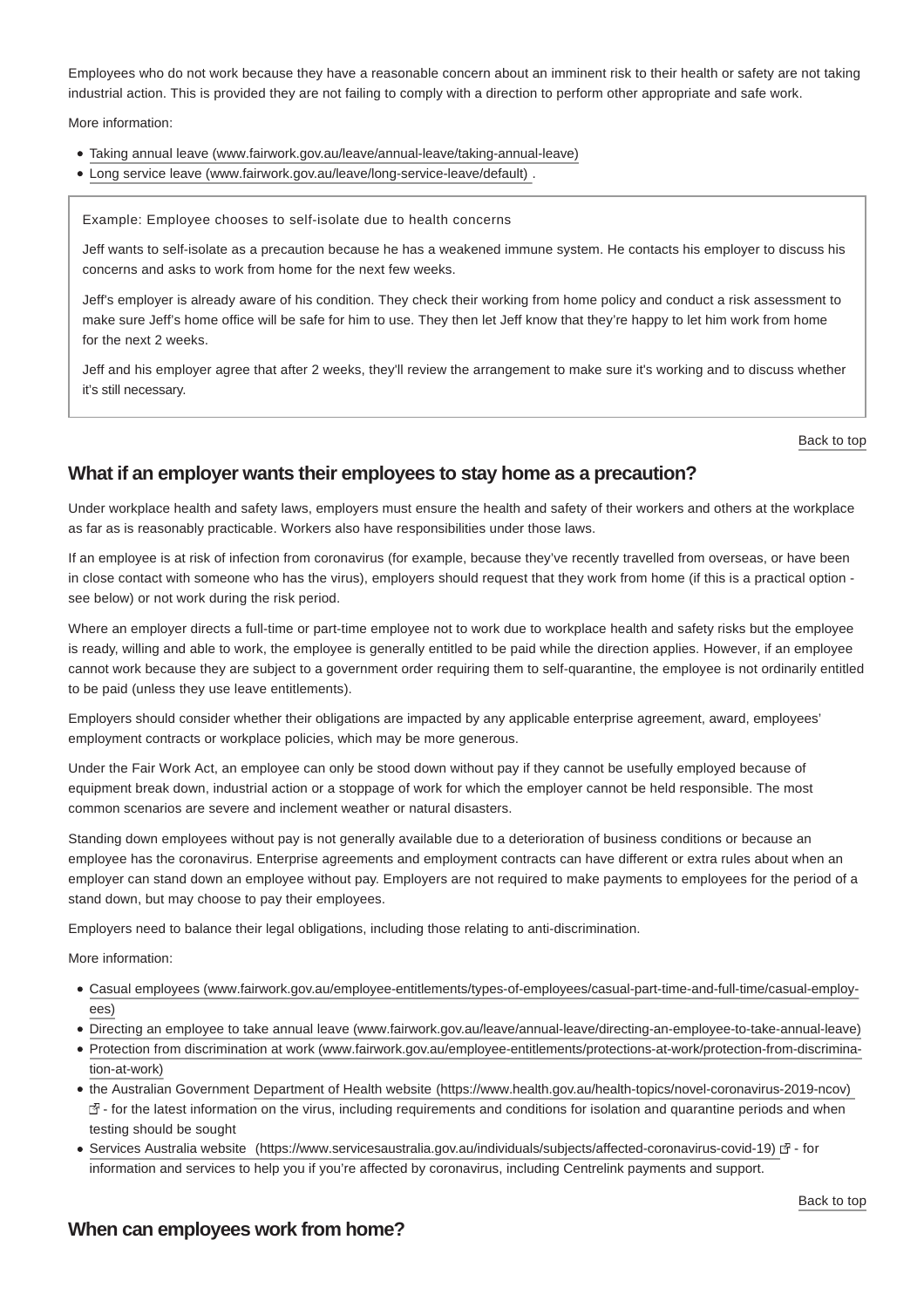Working from home arrangements are usually agreed between an employer and employee. An employer who wants to direct an employee to work from home should review their obligations under any applicable enterprise agreement, award, employment contract or workplace policy. Employers should also consider the nature of the work involved and the suitability of the employee's home. Workplace health and safety laws still apply even when an employee is working from home.

Where employees are required to record their hours of work (for example, in relation to annualised wage arrangements under some modern awards), this needs to continue when they are working from home. Employers and employees are encouraged to discuss how this should occur.

More information:

- [your State or Territory workplace health and safety body \(www.fairwork.gov.au/website-information/related-sites#workplace-health](https://www.fairwork.gov.au/website-information/related-sites#workplace-health-and-safety)and-safety)
- [Comcare \(Commonwealth\) \(https://www.comcare.gov.au/home\)](https://www.comcare.gov.au/home) IP for Australian Government employees and for employees of organisations which self-insure under the scheme.

[Back to top](https://www.fairwork.gov.au/about-us/news-and-media-releases/website-news/coronavirus-and-australian-workplace-laws?PrintToPDF=True&dummy=20203205349#)

## **What about casual employees and independent contractors?**

Casual employees do not have paid sick or carer's leave entitlements under the National Employment Standards and usually are not entitled to be paid when they do not work (for example, if they miss a shift because they are sick due to coronavirus or because they are otherwise required to self-isolate). Casual employees are paid a casual loading instead of paid leave entitlements. Employers should also consider their obligations under any applicable enterprise agreement, award, employees' employment contracts or workplace policies.

Independent contractors are not employees and do not have paid leave entitlements under the Fair Work Act. However, there are special provisions that deem contract outworkers in the textile, clothing and footwear industry to be employees for the purposes of most protections under the Fair Work Act. Where these provisions apply, the contract outworker should be treated as an employee.

More information:

- [Casual employees \(www.fairwork.gov.au/employee-entitlements/types-of-employees/casual-part-time-and-full-time/casual-employ](https://www.fairwork.gov.au/employee-entitlements/types-of-employees/casual-part-time-and-full-time/casual-employees)ees)
- [Independent contractors \(www.fairwork.gov.au/find-help-for/independent-contractors\)](https://www.fairwork.gov.au/find-help-for/independent-contractors)
- [Outworkers \(www.fairwork.gov.au/find-help-for/outworkers\) .](https://www.fairwork.gov.au/find-help-for/outworkers)

[Back to top](https://www.fairwork.gov.au/about-us/news-and-media-releases/website-news/coronavirus-and-australian-workplace-laws?PrintToPDF=True&dummy=20203205349#)

## **What if I cannot attend work because my child's school is closed due to concerns about the coronavirus?**

Employees who cannot come to work because they need to care for a child whose school has closed will ordinarily need to use paid leave entitlements to be paid for their absence.

Paid carer's leave is available to full-time or part-time employees where the employee needs to look after a family member or a member of their household who requires care or support because of a personal illness or unexpected emergency affecting the member. A school closing on short notice and for a short period due to concerns about coronavirus (for example, because someone at the school has tested positive) is an unexpected emergency for this purpose.

Casual employees are entitled to 2 days of unpaid carer's leave per occasion. Full-time and part-time employees can take unpaid carer's leave if they have no paid sick or carer's leave left.

An employee must give their employer reasonable evidence of the unexpected emergency if their employer asks for it. This will also apply to situations relating to coronavirus.

Other arrangements that may be available include:

- working from home (if this is a practical option and consistent with any applicable award, enterprise agreement, employment contract or workplace policy) or other flexible working arrangements
- taking annual leave
- taking any other leave (such as long service leave or any other leave available under an award, enterprise agreement or employment contract)
- taking any other paid or unpaid leave by agreement between the employee and the employer.

More information:

[Paid sick and carer's leave \(www.fairwork.gov.au/leave/sick-and-carers-leave/paid-sick-and-carers-leave/payment-for-sick-and-car-](https://www.fairwork.gov.au/leave/sick-and-carers-leave/paid-sick-and-carers-leave/payment-for-sick-and-carers-leave)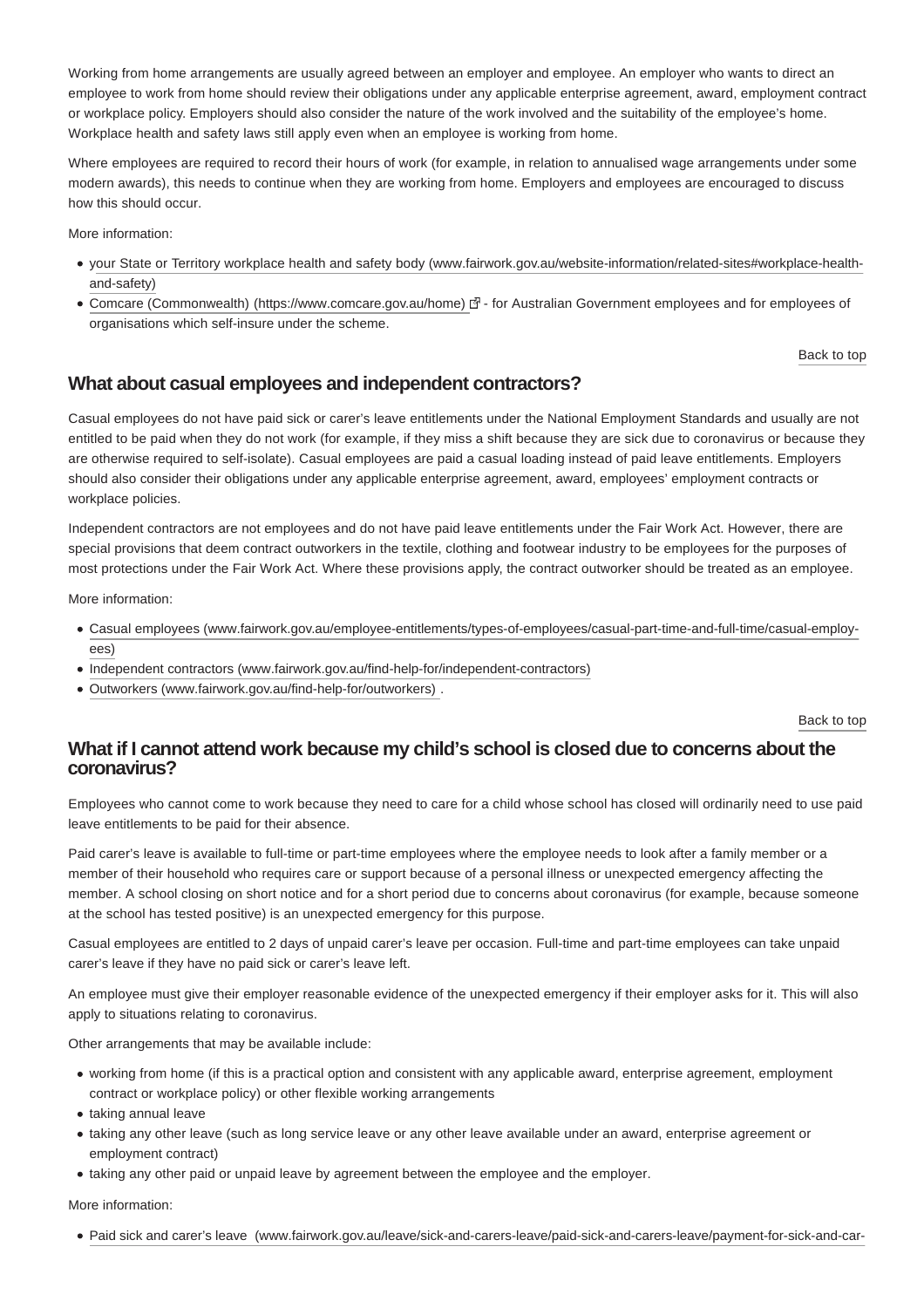[ers-leave\)](https://www.fairwork.gov.au/leave/sick-and-carers-leave/paid-sick-and-carers-leave/payment-for-sick-and-carers-leave)

- [Unpaid carer's leave \(www.fairwork.gov.au/leave/sick-and-carers-leave/unpaid-carers-leave\)](https://www.fairwork.gov.au/leave/sick-and-carers-leave/unpaid-carers-leave)
- [Annual leave \(www.fairwork.gov.au/leave/annual-leave\)](https://www.fairwork.gov.au/leave/annual-leave)
- [Long service leave \(www.fairwork.gov.au/leave/long-service-leave\) .](https://www.fairwork.gov.au/leave/long-service-leave)

Example: Employee needs to care for a child during school closure

Alastor has just received an email from his child's primary school letting him know that the school will be closed from tomorrow for 48 hours because a student at the school has tested positive to coronavirus. Alastor immediately contacts his employer to let them know he'll need to stay at home during the closure to care for his child.

They discuss whether working from home is an option, but decide that given Alastor needs to actively care for his child he is unable to work at his normal capacity.

Alastor's employer lets him know that he can take paid carer's leave and that he needs to provide his employer with evidence of the school closure. Alastor forwards the email from the school to his employer as evidence.

[Back to top](https://www.fairwork.gov.au/about-us/news-and-media-releases/website-news/coronavirus-and-australian-workplace-laws?PrintToPDF=True&dummy=20203205349#)

## **What if I need to let employees go or reduce their working hours?**

Some employers may need to make employees' positions redundant in response to a business downturn. If an employee's job is made redundant their employer may have to give them redundancy pay. The Fair Work Act has requirements that employers have to meet before they can terminate an employee's employment, such as providing notice.

If an employer seeks to vary employees' work rosters, they should review any applicable enterprise agreement, award, employment contracts or workplace policies. Particularly for full-time and part-time employees, an employer is usually required to seek employees' agreement to change their rosters.

Under the Fair Work Act, an employee is protected from being dismissed because of a temporary absence due to illness or injury. The Fair Work Act also includes protections against being dismissed because of discrimination, a reason that is harsh, unjust or unreasonable or another protected right. These protections continue to operate in relation to employees impacted by coronavirus.

More information:

- [Redundancy pay & entitlements \(www.fairwork.gov.au/ending-employment/redundancy/redundancy-pay-and-entitlements\)](https://www.fairwork.gov.au/ending-employment/redundancy/redundancy-pay-and-entitlements)
- [Notice & final pay \(www.fairwork.gov.au/ending-employment/notice-and-final-pay\)](https://www.fairwork.gov.au/ending-employment/notice-and-final-pay)
- [Final pay \(www.fairwork.gov.au/ending-employment/notice-and-final-pay/final-pay\)](https://www.fairwork.gov.au/ending-employment/notice-and-final-pay/final-pay)
- [Rosters \(www.fairwork.gov.au/employee-entitlements/hours-of-work-breaks-and-rosters/rosters\)](https://www.fairwork.gov.au/employee-entitlements/hours-of-work-breaks-and-rosters/rosters)
- [Protection from discrimination at work \(www.fairwork.gov.au/employee-entitlements/protections-at-work/protection-from-discrimina](https://www.fairwork.gov.au/employee-entitlements/protections-at-work/protection-from-discrimination-at-work)tion-at-work)
- [Unfair dismissal \(www.fairwork.gov.au/ending-employment/unfair-dismissal\) .](https://www.fairwork.gov.au/ending-employment/unfair-dismissal)

[Back to top](https://www.fairwork.gov.au/about-us/news-and-media-releases/website-news/coronavirus-and-australian-workplace-laws?PrintToPDF=True&dummy=20203205349#)

#### **Can employees be directed not to travel?**

Employers can direct employees not to undertake work-related travel if this is necessary to meet workplace health and safety obligations or is otherwise a lawful and reasonable direction.

Employers are unlikely to be able to direct an employee not to undertake private travel.

[Back to top](https://www.fairwork.gov.au/about-us/news-and-media-releases/website-news/coronavirus-and-australian-workplace-laws?PrintToPDF=True&dummy=20203205349#)

**Page reference No: 9415**